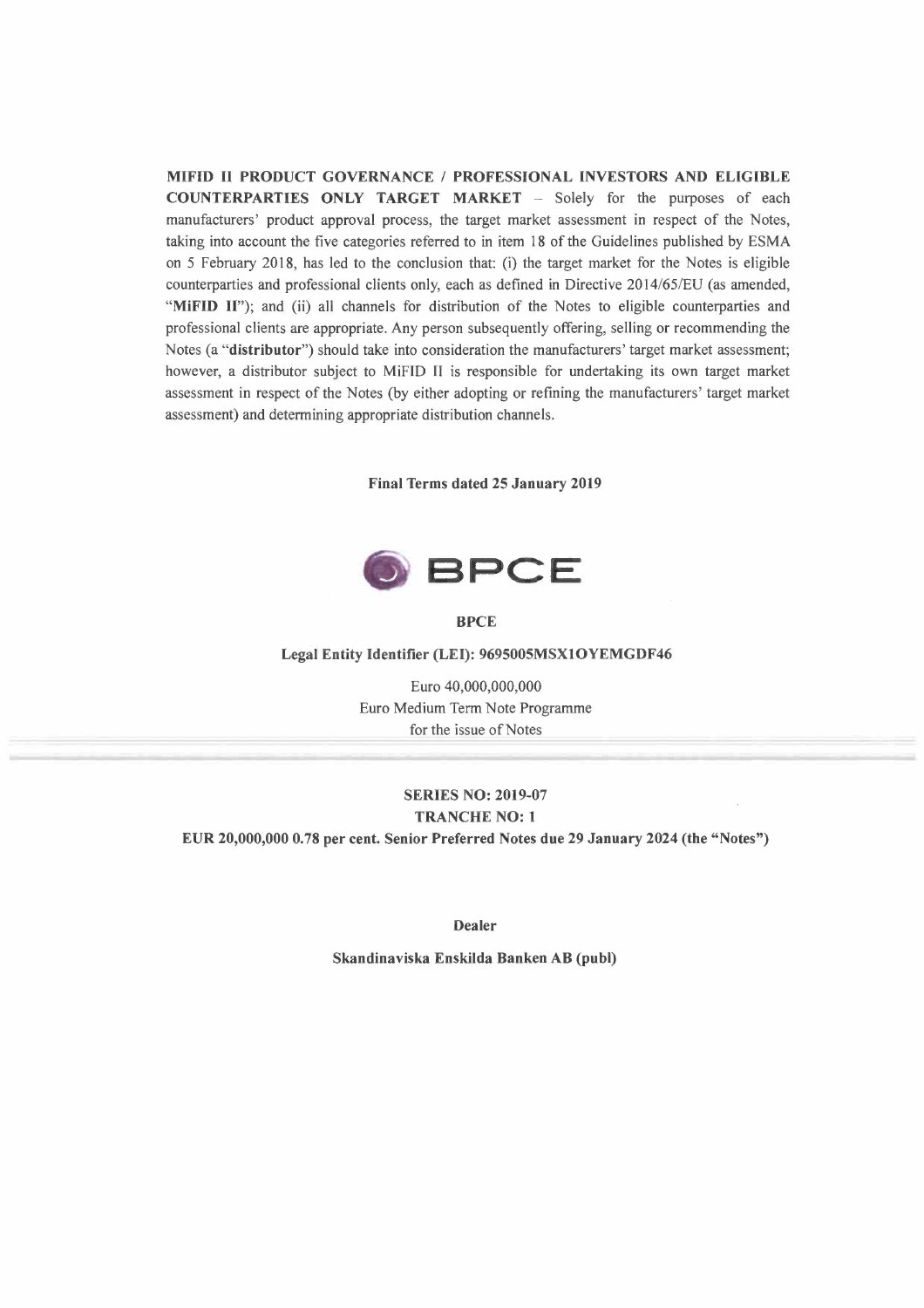#### **PART A-CONTRACTUAL TERMS**

Terms used herein shall be deemed to be defined as such for the purposes of the Conditions (the **"Conditions")** set forth in the base prospectus dated 21 November 2018 which received visa n°18- 528 from the *Autorité des marchés financiers* (the **"AMF")** on 21 November 2018 (the **"Base Prospectus")** which constitute a base prospectus for the purposes of the Prospectus Directive.

This document constitutes the Final Terms of the Notes described herein for the purposes of Article 5.4 of the Prospectus Directive and must be read in conjunction with such Base Prospectus. Full information on the Issuer and the offer of the Notes is only available on the basis of the combination of these Final Terms and the Base Prospectus. The Base Prospectus is available for viewing at the office of the Fiscal Agent or each of the Paying Agents and on the website of the AMF (www.amf-france.org) and copies may be obtained from BPCE, 50 avenue Pierre Mendès-France, 75013 Paris, France.

| 1              | Issuer:                                           | <b>BPCE</b>                                                                                                                                                     |
|----------------|---------------------------------------------------|-----------------------------------------------------------------------------------------------------------------------------------------------------------------|
| $\overline{2}$ | Series Number:<br>(i)                             | 2019-07                                                                                                                                                         |
|                | Tranche Number:<br>(ii)                           | 1                                                                                                                                                               |
|                | (iii) Date on which the Notes become<br>fungible: | Not Applicable                                                                                                                                                  |
| $\mathfrak{Z}$ | Specified Currency or Currencies:                 | Euro ("EUR")                                                                                                                                                    |
| 4              | <b>Aggregate Nominal Amount:</b>                  |                                                                                                                                                                 |
|                | Series:<br>(i)                                    | EUR 20,000,000                                                                                                                                                  |
|                | (ii)<br>Tranche:                                  | EUR 20,000,000                                                                                                                                                  |
| 5              | <b>Issue Price:</b>                               | 100 per cent. of the Aggregate Nominal Amount                                                                                                                   |
| 6              | Specified Denomination(s):                        | EUR 100,000                                                                                                                                                     |
| 7              | Issue Date:<br>(i)                                | 29 January 2019                                                                                                                                                 |
|                | Interest Commencement Date:<br>(ii)               | <b>Issue Date</b>                                                                                                                                               |
| 8              | <b>Interest Basis:</b>                            | 0.78 per cent. Fixed Rate                                                                                                                                       |
|                |                                                   | (further particulars specified below)                                                                                                                           |
| 9              | Maturity Date:                                    | 29 January 2024                                                                                                                                                 |
| 10             | Redemption Basis:                                 | Subject to any purchase and cancellation or early<br>redemption, the Notes will be redeemed on the<br>Maturity Date at 100 per cent. of their nominal<br>amount |
| 11             | Change of Interest Basis:                         | Not Applicable                                                                                                                                                  |
| 12             | Put/Call Options:                                 | Not Applicable                                                                                                                                                  |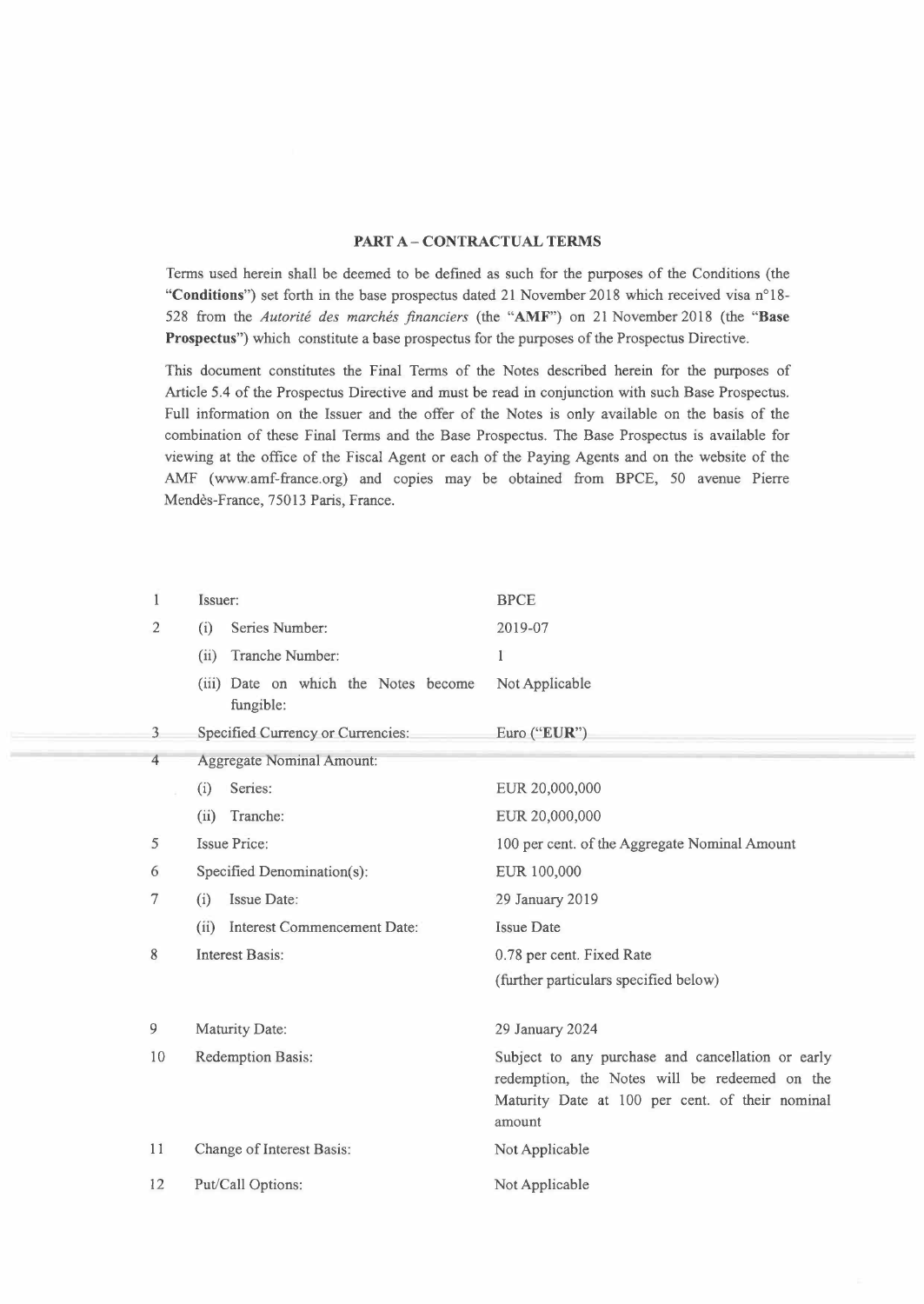| 13 | (iii) Status of the Notes:                                                    | Senior Preferred Notes                                                                                                                                          |
|----|-------------------------------------------------------------------------------|-----------------------------------------------------------------------------------------------------------------------------------------------------------------|
|    | (iv) Dates of the corporate authorisations<br>for issuance of Notes obtained: | Decision of the Directoire of the Issuer dated 9 April<br>2018 and 16 July 2018 of Mr. Jean-Philippe Berthaut,<br>Head of Group Funding, dated 18 January 2019. |

# **PROVISIONS RELATING TO INTEREST (IF ANY) PAYABLE**

| 14 | <b>Fixed Rate Note Provisions</b>                                                                                                                                                                 | Applicable                                                                                         |
|----|---------------------------------------------------------------------------------------------------------------------------------------------------------------------------------------------------|----------------------------------------------------------------------------------------------------|
|    | Rate of Interest:<br>(i)                                                                                                                                                                          | 0.78 per cent. per annum payable in arrear on each<br><b>Interest Payment Date</b>                 |
|    | Interest Payment Date(s):<br>(ii)                                                                                                                                                                 | 29 January in each year adjusted in accordance with<br>the Business Day Convention specified below |
|    | (iii) Fixed Coupon Amount:                                                                                                                                                                        | of EUR<br>100,000<br>Note<br>Specified<br>780<br>per<br>Denomination                               |
|    | (iv) Broken Amount(s):                                                                                                                                                                            | Not Applicable                                                                                     |
|    | Day Count Fraction:<br>(v)                                                                                                                                                                        | Actual/Actual                                                                                      |
|    | (vi) Resettable:                                                                                                                                                                                  | Not Applicable                                                                                     |
|    | (vii) Determination Dates:                                                                                                                                                                        | 29 January in each year                                                                            |
|    | (viii) Payments on Non-Business Days                                                                                                                                                              | As per Conditions                                                                                  |
| 15 | Floating Rate Note Provisions                                                                                                                                                                     | Not Applicable                                                                                     |
| 16 | Zero Coupon Note Provisions                                                                                                                                                                       | Not Applicable                                                                                     |
| 17 | <b>Inflation Linked Interest Note Provisions</b>                                                                                                                                                  | Not Applicable                                                                                     |
|    | PROVISIONS RELATING TO REDEMPTION                                                                                                                                                                 |                                                                                                    |
| 18 | Call Option                                                                                                                                                                                       | Not Applicable                                                                                     |
| 19 | Put Option                                                                                                                                                                                        | Not Applicable                                                                                     |
| 20 | MREL/TLAC Disqualification Event Call<br>Option:                                                                                                                                                  | Applicable                                                                                         |
| 21 | Final Redemption Amount of each Note                                                                                                                                                              | EUR 100,000 per Note of EUR 100,000 Specified<br>Denomination                                      |
| 22 | Inflation Linked Notes - Provisions relating<br>to the Final Redemption Amount:                                                                                                                   | Not Applicable                                                                                     |
| 23 | Early Redemption Amount                                                                                                                                                                           |                                                                                                    |
|    | Early Redemption Amount(s) of each<br>(i)<br>Senior Note payable on redemption<br>of<br>the<br>occurrence<br>an<br>upon<br>MREL/TLAC Disqualification Event<br>(Condition 6(g)), if applicable, a | EUR 100,000 per Note of EUR 100,000 Specified<br>Denomination                                      |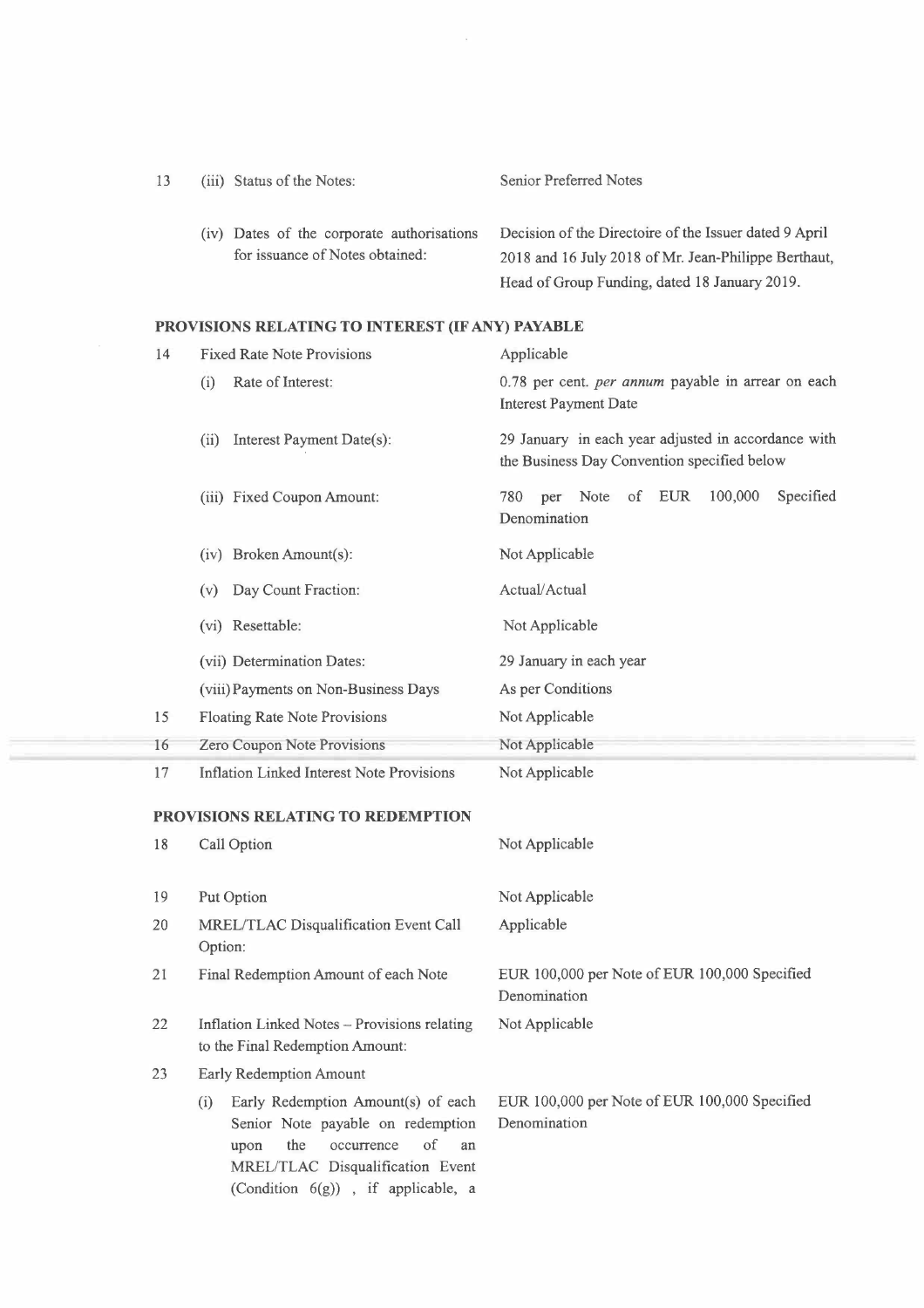Withholding Tax Event (Condition 6(i)(i)), a Gross-Up Event (Condition 6(i)(ii)) or for Illegality (Condition 6(1)):

- (ii) Early Redemption Amount(s) of each Not Applicable Subordinated Note payable on redemption upon the occurrence of a Capital Event (Condition 6(h), a Withholding Tax Event (Condition 6(i)(i), a Gross-Up Event (Condition  $6(i)(ii)$  or a Tax Deductibility Event (Condition 6(i)(iii)):
- (iii) Redemption for taxation reasons Yes permitted on days others than Interest Payment Dates (Condition 6(i)):
- (iv) Unmatured Coupons to become void NotApplicable upon early redemption (Materialised Bearer Notes only) (Condition 7(f)):

#### **GENERAL PROVISIONS APPLICABLE TO THE NOTES**

| 24 | Form of Notes:                                                                                                          | <b>Dematerialised Notes</b>                                                 |
|----|-------------------------------------------------------------------------------------------------------------------------|-----------------------------------------------------------------------------|
|    | Form of Dematerialised Notes:<br>(i)                                                                                    | Bearer form (au porteur)                                                    |
|    | (ii)<br>Registration Agent:                                                                                             | Not Applicable                                                              |
|    | Temporary Global Certificate:<br>(iii)                                                                                  | Not Applicable                                                              |
|    | Applicable TEFRA exemption:<br>(iv)                                                                                     | Not Applicable                                                              |
| 25 | Financial Centre(s):                                                                                                    | <b>TARGET</b>                                                               |
| 26 | Talons for future Coupons or Receipts to be<br>attached to Definitive Notes (and dates on<br>which such Talons mature): | Not Applicable                                                              |
| 27 | Details relating to Instalment Notes: amount<br>of each instalment, date on which each<br>payment is to be made:        | Not Applicable                                                              |
| 28 | Redenomination provisions:                                                                                              | Not Applicable                                                              |
| 29 | Purchase in accordance with applicable<br>French laws and regulations:                                                  | Applicable                                                                  |
| 30 | Consolidation provisions:                                                                                               | Not Applicable                                                              |
| 31 | Meeting and Voting Provisions (Condition<br>$11$ :                                                                      | Contractual Masse shall apply                                               |
|    |                                                                                                                         | Name and address of the initial Representative:<br>As per Condition $11(c)$ |
|    |                                                                                                                         | Name and address of the alternate Representative:                           |

As per Condition  $11(c)$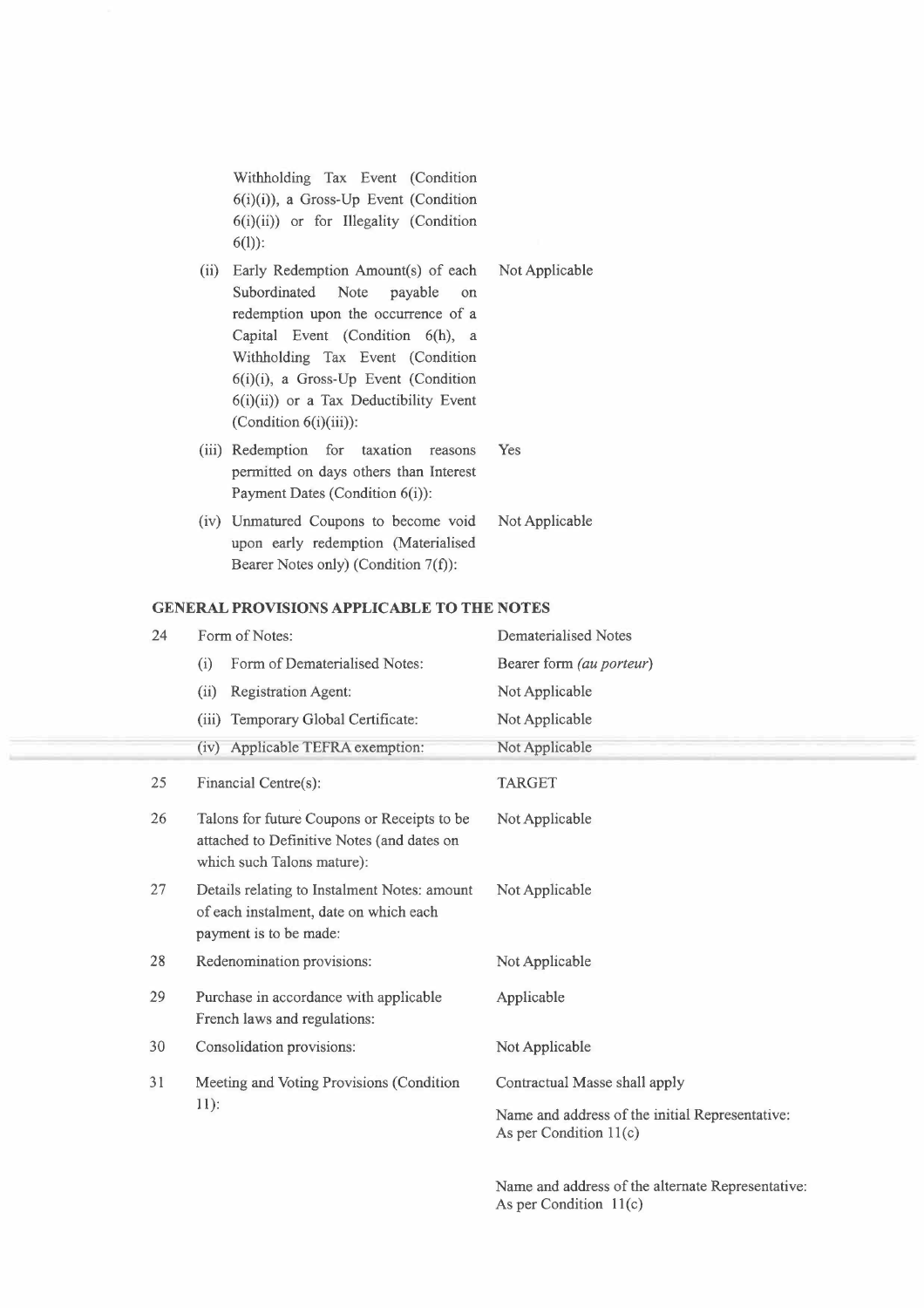## **RESPONSIBILITY**

The Issuer accepts responsibility for the information contained in these Final Terms

Signed on behalf of BPCE

Duly represented by:

Mr. Jean-Philippe Berthaut, Head of Group Funding

 $\frac{d}{dx}$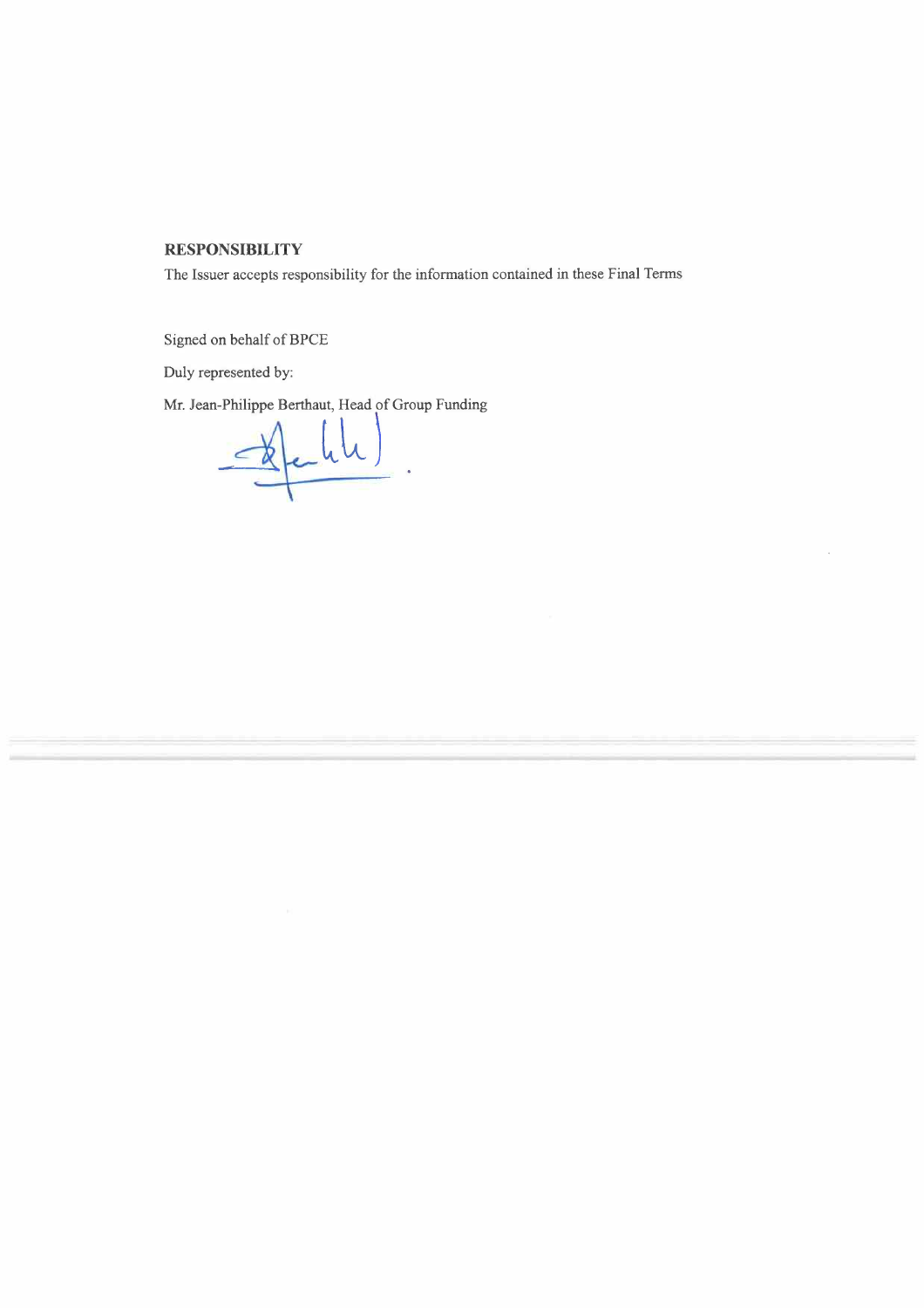### **PART B - OTHER INFORMATION**

## **1 LISTING AND ADMISSION TO TRADING**

|              | (i)      | Listing and Admission to trading                               | Application has been made by the Issuer (or on its<br>behalf) for the Notes to be listed and admitted to<br>trading on Euronext Paris with effect from the Issue<br>Date. |
|--------------|----------|----------------------------------------------------------------|---------------------------------------------------------------------------------------------------------------------------------------------------------------------------|
|              | (ii)     | Estimate of total expenses related to<br>admission to trading: | EUR 3,325                                                                                                                                                                 |
| $\mathbf{2}$ |          | <b>RATINGS</b>                                                 |                                                                                                                                                                           |
|              | Ratings: |                                                                | The Notes to be issued have been rated:                                                                                                                                   |
|              |          |                                                                | $S\&P: A+$                                                                                                                                                                |
|              |          |                                                                | S&P is established in the European Union and                                                                                                                              |
|              |          |                                                                | registered under Regulation (EC) No I 060/2009 as                                                                                                                         |
|              |          |                                                                | amended.                                                                                                                                                                  |

## **3 INTERESTS OF NATURAL AND LEGAL PERSONS INVOLVED IN THE ISSUE**

"Save as discussed in "Subscription and Sale", so far as the Issuer is aware, no person involved in the offer of the Notes has an interest material to the offer."

## **4 FIXED RATE NOTES AND RESETTABLE NOTES ONLY - YIELD**

|   | Indication of yield:                                                                                         | 0.78%                    |
|---|--------------------------------------------------------------------------------------------------------------|--------------------------|
| 5 | <b>OPERATIONAL INFORMATION</b>                                                                               |                          |
|   | ISIN:                                                                                                        | FR0013398732             |
|   | Common Code:                                                                                                 | 194168365                |
|   | Depositaries:                                                                                                |                          |
|   | Euroclear France to act as Central<br>(i)<br>Depositary:                                                     | Yes                      |
|   | Common Depositary for Euroclear<br>(ii)<br>and Clearstream:                                                  | N <sub>o</sub>           |
|   | Any clearing system(s) other than Euroclear<br>and Clearstream and the relevant<br>identification number(s): | Not Applicable           |
|   | Delivery:                                                                                                    | Delivery against payment |
|   | Names and addresses of additional Paying<br>$Agent(s)$ (if any):                                             | Not Applicable           |
| 6 | <b>DISTRIBUTION</b>                                                                                          |                          |
|   | (iii) Method of distribution:                                                                                | Non-syndicated           |
|   | (iv) If syndicated:                                                                                          |                          |